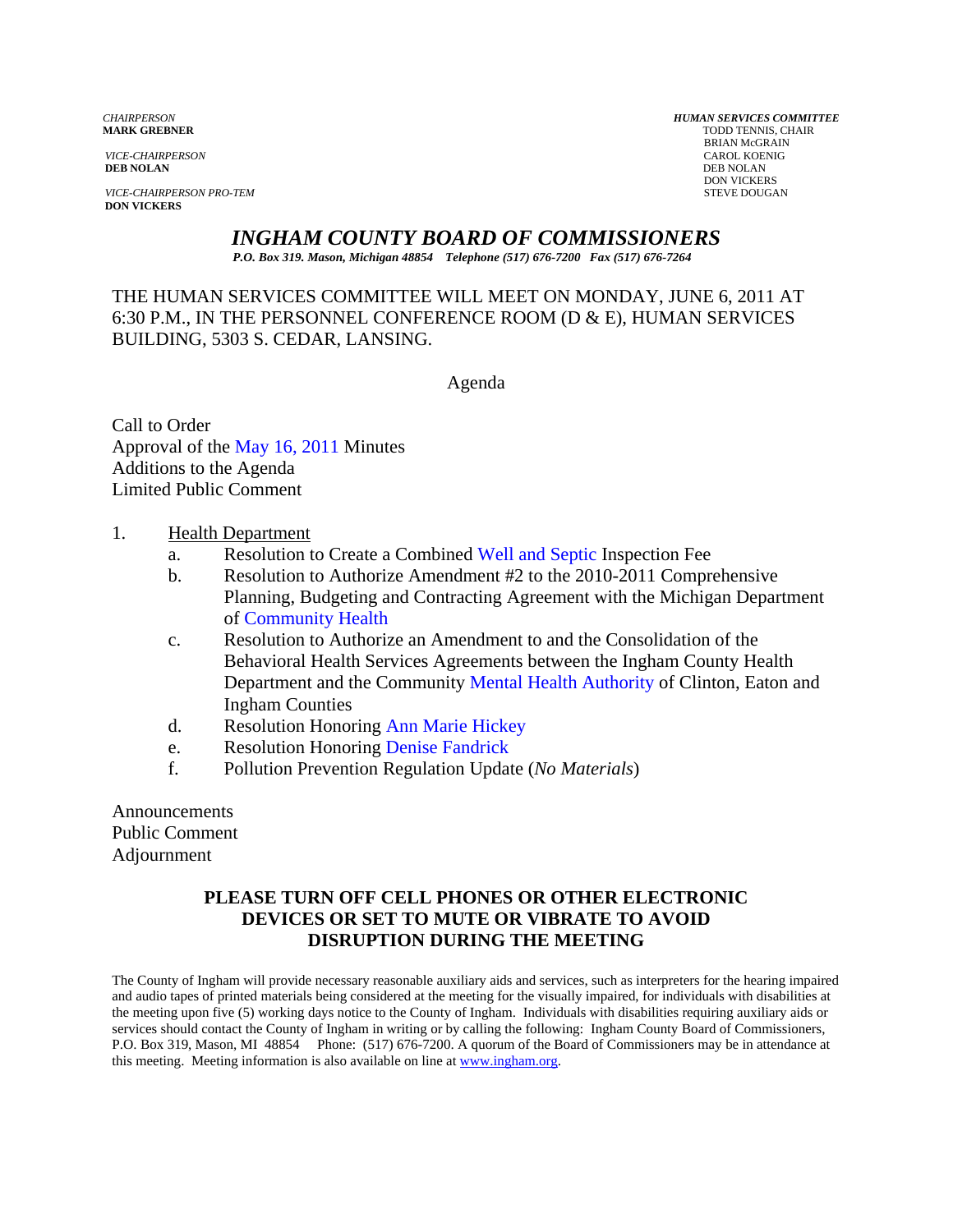### HUMAN SERVICES COMMITTEE May 16, 2011 **Minutes**

<span id="page-1-0"></span>

| <b>Members Present:</b> | Todd Tennis, Brian McGrain, Carol Koenig, Deb Nolan, Don Vickers,<br>Steve Dougan and Board Chairperson Grebner |
|-------------------------|-----------------------------------------------------------------------------------------------------------------|
| Members Absent:         | <b>None</b>                                                                                                     |
| <b>Others Present:</b>  | Jared Cypher, Dean Sienko, Deb Brinson, Renee Canady, Jim Wilson and<br>others                                  |

The meeting was called to order by Chairperson Tennis at 6:31 p.m. in the Personnel Conference Room "D & E" of the Human Services Building, 5303 S. Cedar Street, Lansing.

Approval of the May 2, 2011 Minutes The May 2, 2011 Minutes were approved as submitted.

Additions to the Agenda None.

Limited Public Comment None.

1. Mid-South Substance Abuse Commission - Resolution Authorizing the Transfer of Funds to the Mid-South Substance Abuse Commission and a 2011 Contract for Accounting with Respect Thereto

MOVED BY COMM. DOUGAN, SUPPORTED BY COMM. MCGRAIN, TO APPROVE THE RESOLUTION AUTHORIZING THE TRANSFER OF FUNDS TO THE MID-SOUTH SUBSTANCE ABUSE COMMISSION AND A 2011 CONTRACT FOR ACCOUNTING WITH RESPECT THERETO.

MOTION CARRIED UNANIMOUSLY. Absent: Comm. Koenig

- 2. Health Department
	- b. Resolution to Authorize Acceptance of the Mental Health Mini-Grant Child  $\&$ Adolescent Health Centers from the Michigan Department of Community Health and the Muskegon Area Intermediate School District

MOVED BY COMM. NOLAN, SUPPORTED BY COMM. DOUGAN, TO APPROVE THE RESOLUTION TO AUTHORIZE ACCEPTANCE OF THE MENTAL HEALTH MINI-GRANT - CHILD & ADOLESCENT HEALTH CENTERS FROM THE MICHIGAN DEPARTMENT OF COMMUNITY HEALTH AND THE MUSKEGON AREA INTERMEDIATE SCHOOL DISTRICT.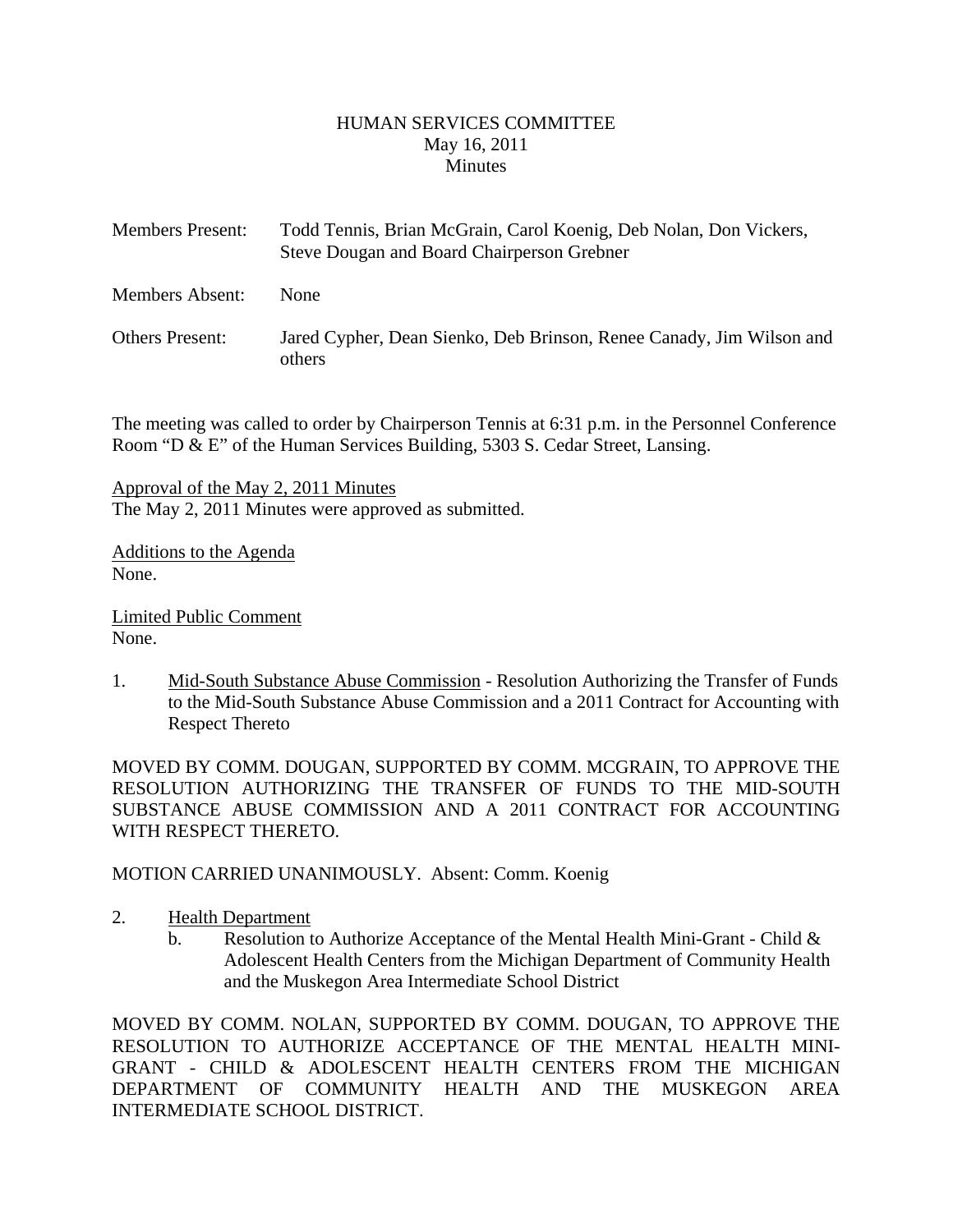Comm. Nolan asked for clarification of the grant funding because the dates occur during the summer when schools are closed. Ms. Brinson explained the Department of Education would otherwise lose the money, and training for anti-bullying, domestic violence and suicide prevention will occur over the summer months.

(Comm. Koenig arrived at 6:33 p.m.)

### MOTION CARRIED UNANIMOUSLY.

a. Update on HIV/AIDS in Ingham County (*No Materials*)

Ms. Vennishia Smith, Ingham County HIV/STD Prevention Coordinator, provided a copy of the PowerPoint presentation to the Committee. She informed them that Ingham County has the 2<sup>nd</sup> highest HIV prevalence in the State of Michigan. Dr. Sienko clarified that prevalence means an existing condition, and incidence is a new onset of cases annually. Ms. Smith reviewed the Ingham County Epidemiological Profile data identifying reported cases for the purpose of prevention and care services.

Comm. Vickers asked what drug is used for post treatment. Dr. Sienko answered antiretroviral (ARV), and stated there are side effects.

Comm. McGrain asked what counseling, referral and treatment services are in-house and who are the community partners. Ms. Smith stated that in-house the County was trained by the Michigan Department of Community Health using a behavior change model focusing on a risk reduction plan, and helping patients figure out their plan. Additionally, Dr. Guilk who specializes in infectious diseases is located in the clinic, and Partner Services. Medical case management is provided by the community partner, Lansing Area AIDS Network. Comm. Koenig asked who Partner Services were. Ms. Smith explained it is a service used to find partners to let them know they have been in contact with the infection.

Comm. Nolan asked how many full time staff focus on HIV/AIDS. Ms. Smith stated a total of 3.5 people. Dr. Canady explained the employees are not exclusively working on HIV/AIDS.

Comm. Koenig asked where the County is ranked in the State of Michigan for incidence, and what is causing the prevalence. Ms. Smith will provide the Committee with the number of incidence in the County. She explained prevalence is variable which is partly based on population. Dr. Sienko added that more is being done by the County, therefore, more is being reported.

Comm. Dougan asked if there was coordination of adjoining communities. Ms. Smith stated that communities do work together, and that cases are reported by physicians and laboratories to the local health departments.

(Board Chairperson Grebner arrived at 6:42 p.m.)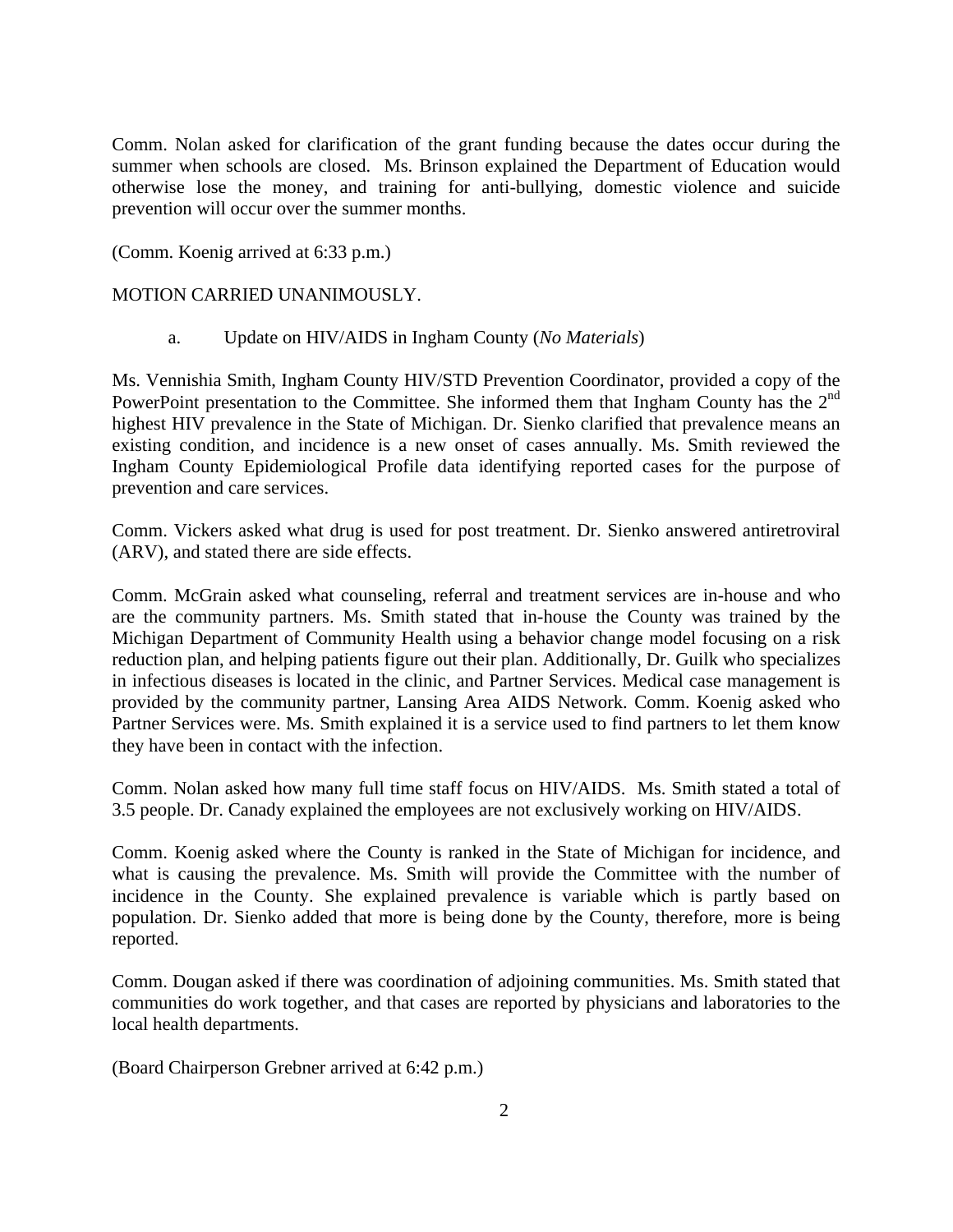3. Controller/Administrator's Office - Resolution Updating Various Fees for County **Services** 

# MOVED BY COMM. MCGRAIN, SUPPORTED BY COMM. NOLAN, TO APPROVE THE RESOLUTION UPDATING VARIOUS FEES FOR COUNTY SERVICES.

Comm. Vickers thanked Dr. Sienko for consideration of the combined well and septic fee. Comm. Tennis noted that the combined well and septic fee will be addressed in a separate resolution.

Comm. Vickers asked if the City of Lansing issues vending machine permits. Mr. Wilson stated that the permit is issued by the County, but the City of Lansing may because of an ordinance based on location. Comm. Vickers asked how a vending machine is inspected. Mr. Wilson explained that it is inspected for cleanliness, product expiration dates, temperature, and type of containers. Mr. Wilson noted that there are not many vending machine owners compared to the number of vending machines, therefore, the inspector and owner typically travel together.

Comm. Dougan asked to divide the question by isolating the 6 Items under the Point of Sale Program from the remainder of the resolution. Chairperson Tennis divided the question.

MOTION ON THE POINT OF SALE PROGRAM CARRIED with Comms. Dougan and Vickers voting "no".

### MOTION ON THE REMAINDER OF THE RESOLUTION CARRIED UNANIMOUSLY.

Comm. Nolan asked if the County acts as a Point of Sale consultant by identifying what is really needed. Mr. Wilson stated that was correct explaining that the County does allow for a downgrade of the permit fee if less is needed.

Comm. Vickers asked what determines a Point of Sale inspection by the County Health Department, and what the process is. Dr. Sienko will provide the Committee with more information regarding the Point of Sale Program process. Comm. Tennis noted that anything sold with the intent of habitation should go through the Point of Sale process.

Comm. Dougan asked how many cases in the past 4-years has the Health Department provided or required sanitary sewer line inspection in a municipal system be replaced, and how many times have you found failure or compromised integrity of a municipal sewer system. Mr. Wilson explained the County answers complaints such as in the City of Lansing where the Health Department will go and identify if it is sewage back up; however, the County has no authority on how it is fixed that is the responsibility of the City and their Building Code Department. Comm. Dougan informed the Committee that until municipal sewer lines are inspected from a home's basement to where it ties into the municipal system, at the time of sale, he will continue to vote no. Comm. Grebner believes that municipal system inspections are based on their own set of codes and methods of regulations, and outside the municipal system it is not regulated.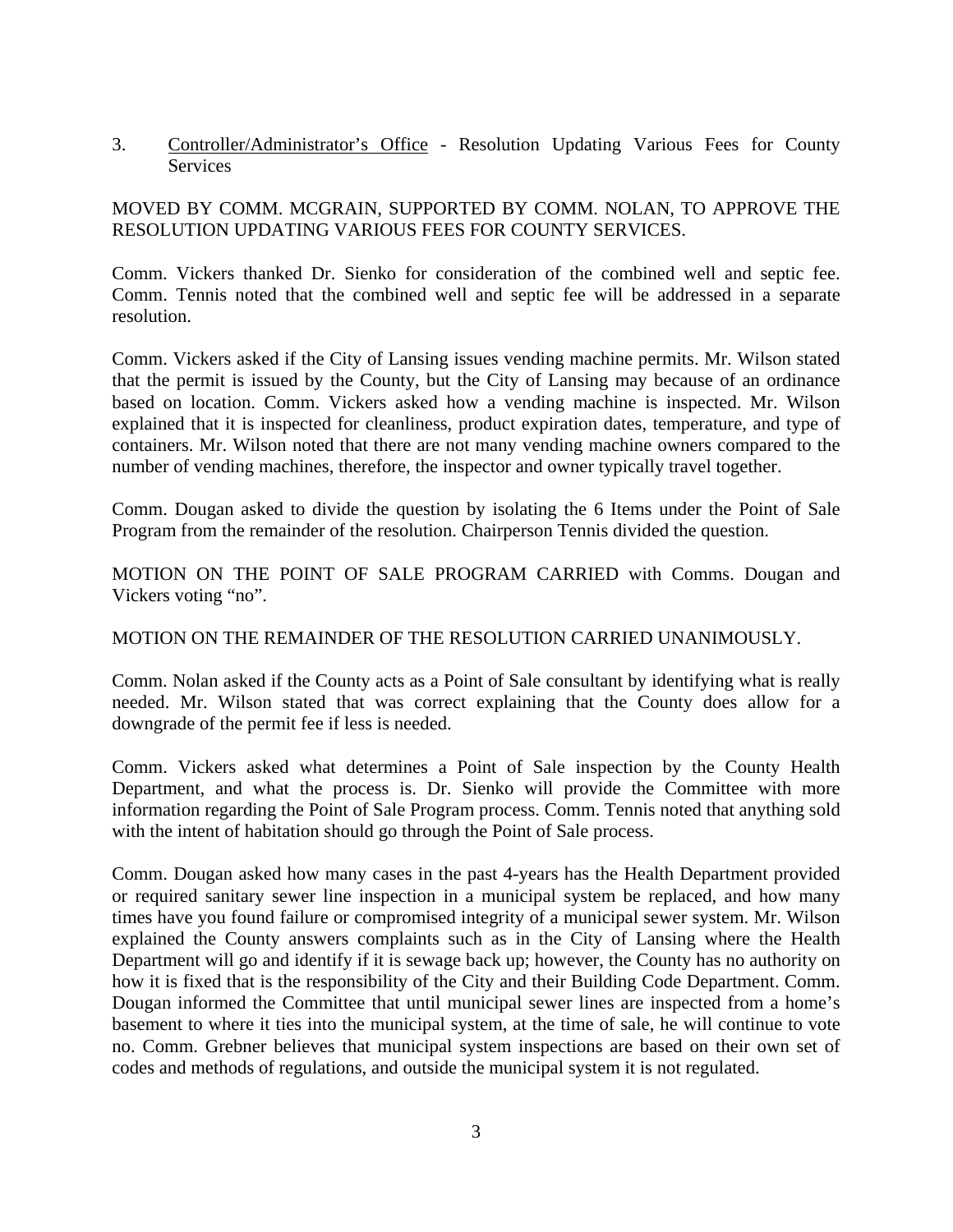Announcements

Comm. Vickers invited the Committee to attend the Safety Patrol Picnic on May 18, 2011 at 9:00 a.m.

Public Comment None.

The meeting adjourned at approximately 7:30 p.m.

Respectfully submitted,

Julie Buckmaster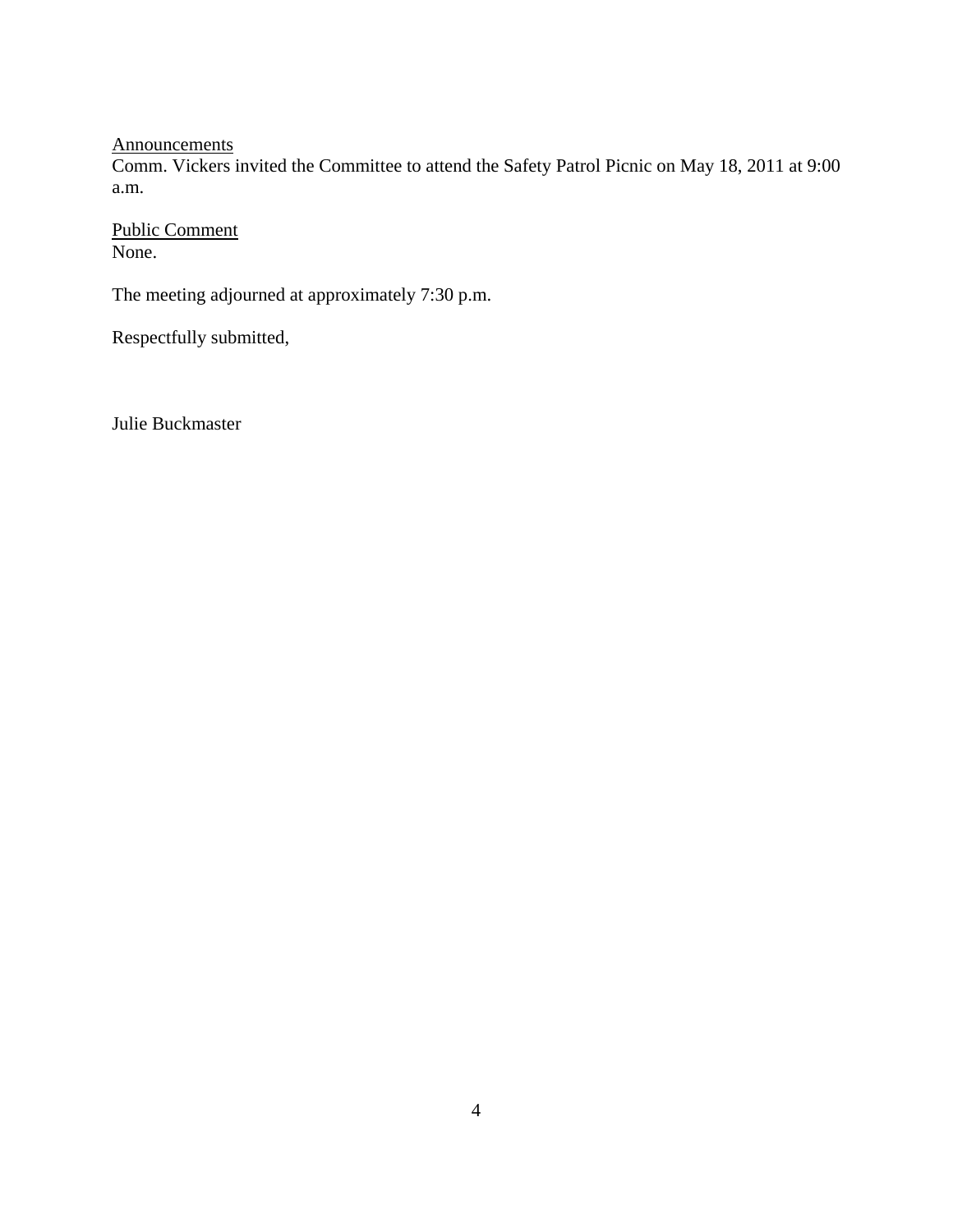# **JUNE 6, 2011 HUMAN SERVICES AGENDA STAFF REVIEW SUMMARY**

# **ACTION ITEMS: The Assistant Deputy Controller is recommending approval of the following resolutions:**

### *1a. Resolution to Create a Combined Well and Septic Inspection Fee*

This resolution establishes a combined well and septic inspection fee at \$1,125. This is \$220 less than the sum of the separate well and septic inspection fees which is \$1,345. This savings is realized because fewer trips to the building site are required. It is estimated that about two hours of time will be saved by combining the inspections and we would have charged \$220 for those two hours. This fee will be added to the list of fees reviewed as a part of the County's annual process next year.

*1b. Resolution to Authorize Amendment #2 to the 2010-2011 Comprehensive Planning, Budgeting and Contracting Agreement with the Michigan Department of Community Health* 

This resolution authorizes Amendment #2 of the 2010-2011 Comprehensive Planning, Budgeting and Contracting (CPBC) Agreement with the Michigan Department of Community Health (MDCH). Amendment #2 will decrease the budget for Comprehensive Local Health Services from \$5,208,361 to \$5,185,280 for a net decrease of \$23,081. The Amendment makes the following specific changes in the budget:

- 1. Immunizations Reaching More Children & Adults, an increase of \$2,577 to \$23,477.
- 2. Public Health Emergency Response H1N1, a decrease of \$75,658 to \$49,828.
- 3. Funding for Dr. Sienko to act as Chief Medical Officer, \$30,000.
- 4. Funding to Support a Health Impact Assessment, \$12,000.
- 5. New Funding for a Home Visiting Program, \$8,000.

Please see the attached memorandum from the Health Department for further details.

## *1c. Resolution to Authorize an Amendment to and the Consolidation of the Behavioral Health Services Agreements between the Ingham County Health Department and the Community Mental Health Authority of Clinton, Eaton and Ingham Counties*

This resolution authorizes the amendment and consolidation of the Ingham County Health Department's (ICHD) behavioral health services agreements with the Community Mental Health Authority of Clinton, Eaton, and Ingham Counties (CMH-CEI). The resolution will consolidate two separate existing Behavioral Health Services agreements into one agreement. Psychiatric consultation services will be added to the agreement for no more than \$30,000 per year. The entire agreement will not exceed \$270,000 per year. These services are funded through the Health Center Cluster grant. The agreement will remain in effect until terminated per the terms of the agreement.

# **HONORARY RESOLUTIONS:**

*1d. Resolution Honoring Ann Marie Hickey 1e. Resolution Honoring Denise Fandrick* 

# **PRESENTATION:**

*1f. Pollution Prevention Regulation Update*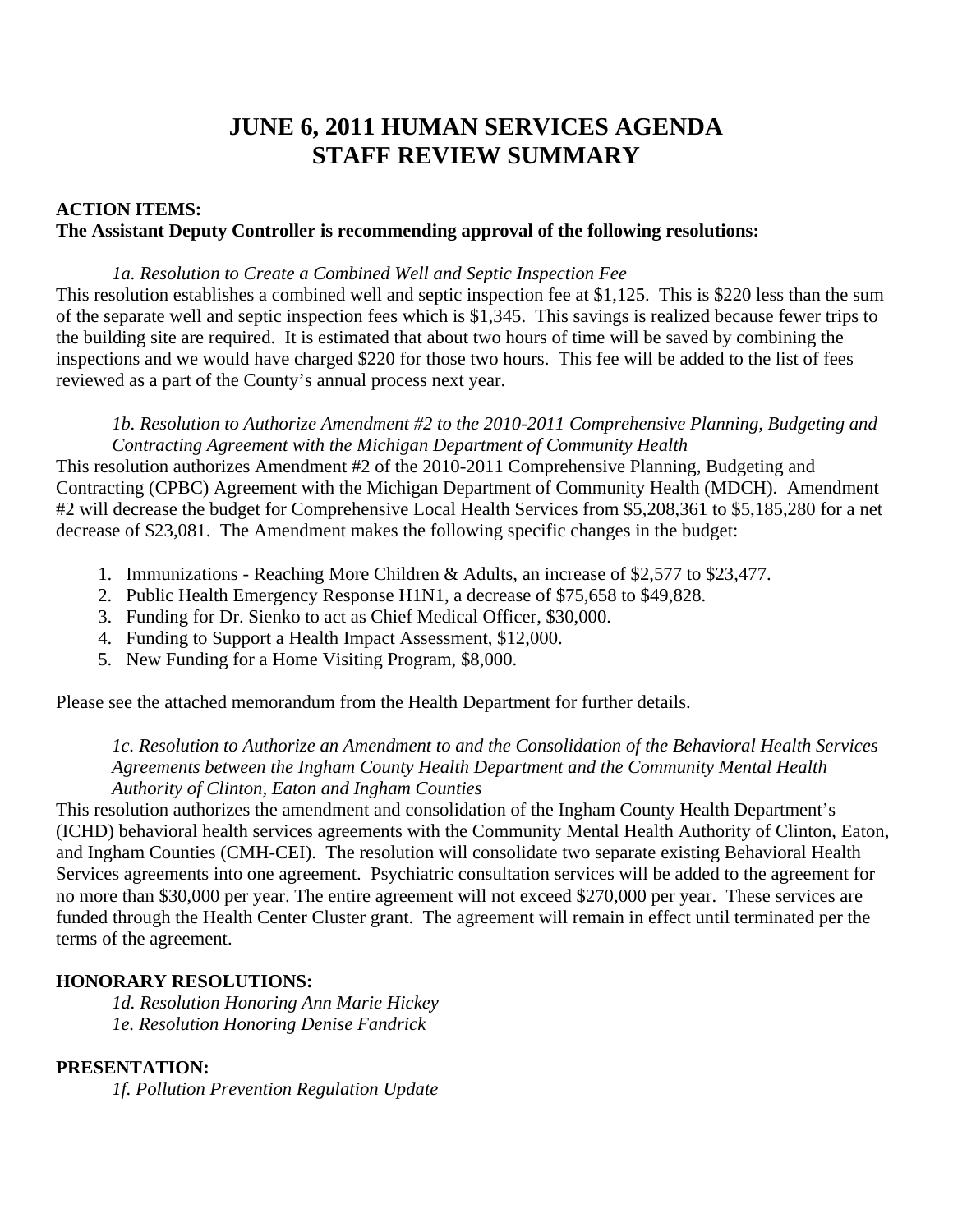**Agenda Item 1a** 

# **MEMORANDUM**

<span id="page-6-0"></span>

| TO:          | Human Service Committee<br><b>Finance Committee</b> |
|--------------|-----------------------------------------------------|
| <b>FROM:</b> | Dean G. Sienko, M.D., Health Officer                |
| DATE:        | May 24, 2010                                        |

**RE:** Recommendation to Establish a Combined Well and Septic Inspection Fee

In May, the Board of Commissioners established a fee schedule for County services in resolution #11-165. Included in the schedule were separate fees for inspections for well and septic systems. The fee for inspection of a well was set at \$575 and the fee for inspection of a septic system was set at \$770.

At that time Commissioners noted that in the case of new home construction new well and septic systems would often be inspected at the same time. If the inspections are combined there would be a cost savings that could be passed on to the person paying the fees. Commissioners asked the Bureau of Environmental Health to propose a single fee for combined well and septic inspections.

We propose establishing a combined fee at \$1,125. This is \$220 less than the sum of the two fees which is \$1,345. This saving is realized because fewer trips to the building site are required. We estimate that about two hours of time will be saved by combining the inspections and we would have charged \$220 for those two hours.

The attached resolution establishes the combined well and septic fee. I encourage the Board to adopt this resolution.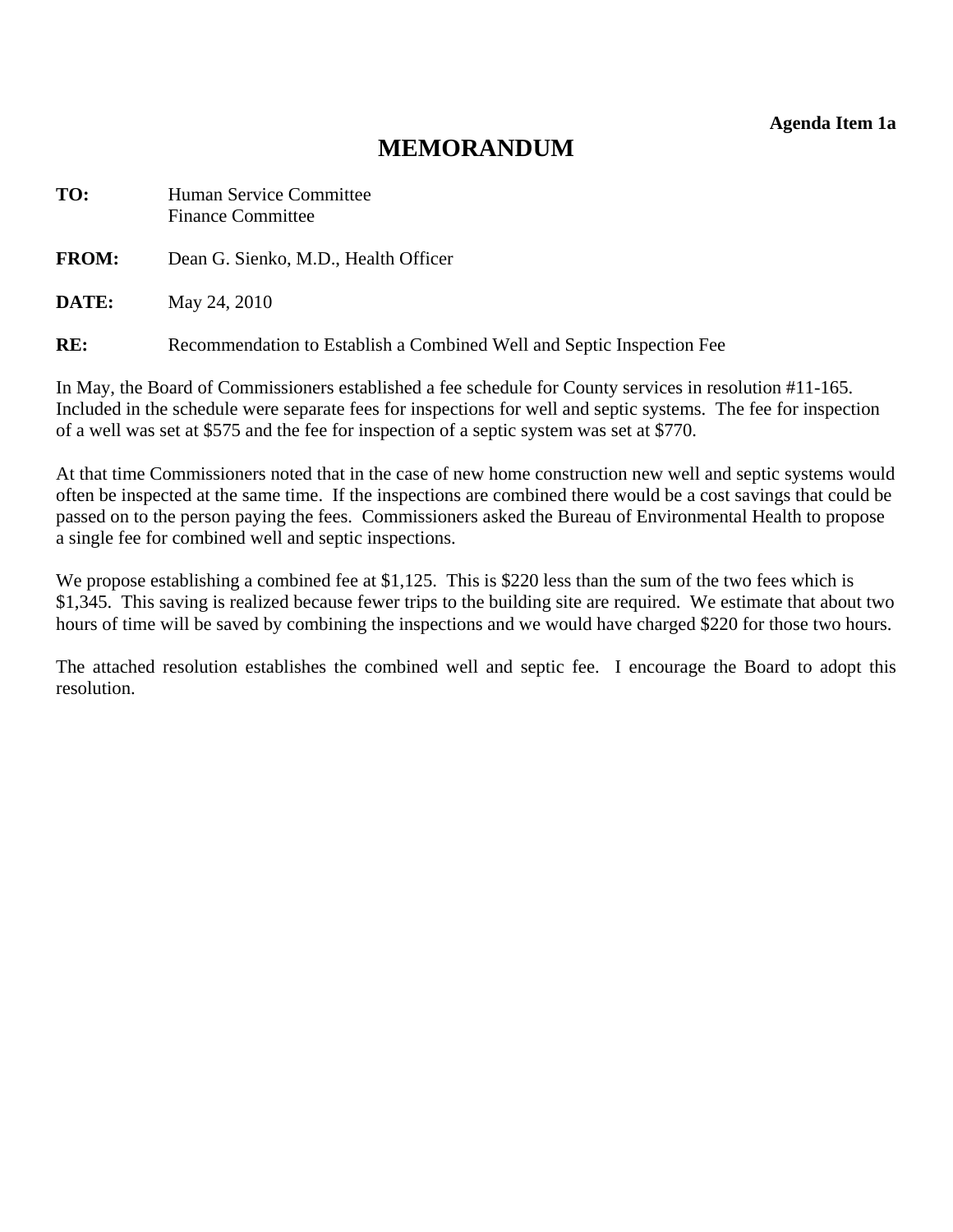### **Agenda Item 1a**

Introduced by the Human Services and Finance Committees of the:

## INGHAM COUNTY BOARD OF COMMISSIONERS

### **RESOLUTION TO CREATE A COMBINED WELL AND SEPTIC INSPECTION FEE**

WHEREAS, the Board of Commissioners establishes fees for services provided by the Health Department under the authority of the Public Health Code; and

WHEREAS, the Board of Commissioners established the schedule of fees for County services, including those provided by the Health Department, in Resolution #11-165; and

WHEREAS, the schedule established separate fees for well and septic system inspections at \$575 and \$770 respectively; and

WHEREAS, the Board of Commissioners requested that a single fee for combined well and septic inspections be created which would be lower than the sum of the two fees; and

WHEREAS, the Health Officer has recommended that a fee for combined well and septic inspections be established at \$1,150.

THEREFORE BE IT RESOLVED, that the Ingham County Board of Commissioners hereby establishes a combined well and septic inspection fee at \$1,150.

BE IT FURTHER RESOLVED, that the 2012 Ingham County Fee Schedule is hereby amended to establish this fee effective the date of the passage of this resolution.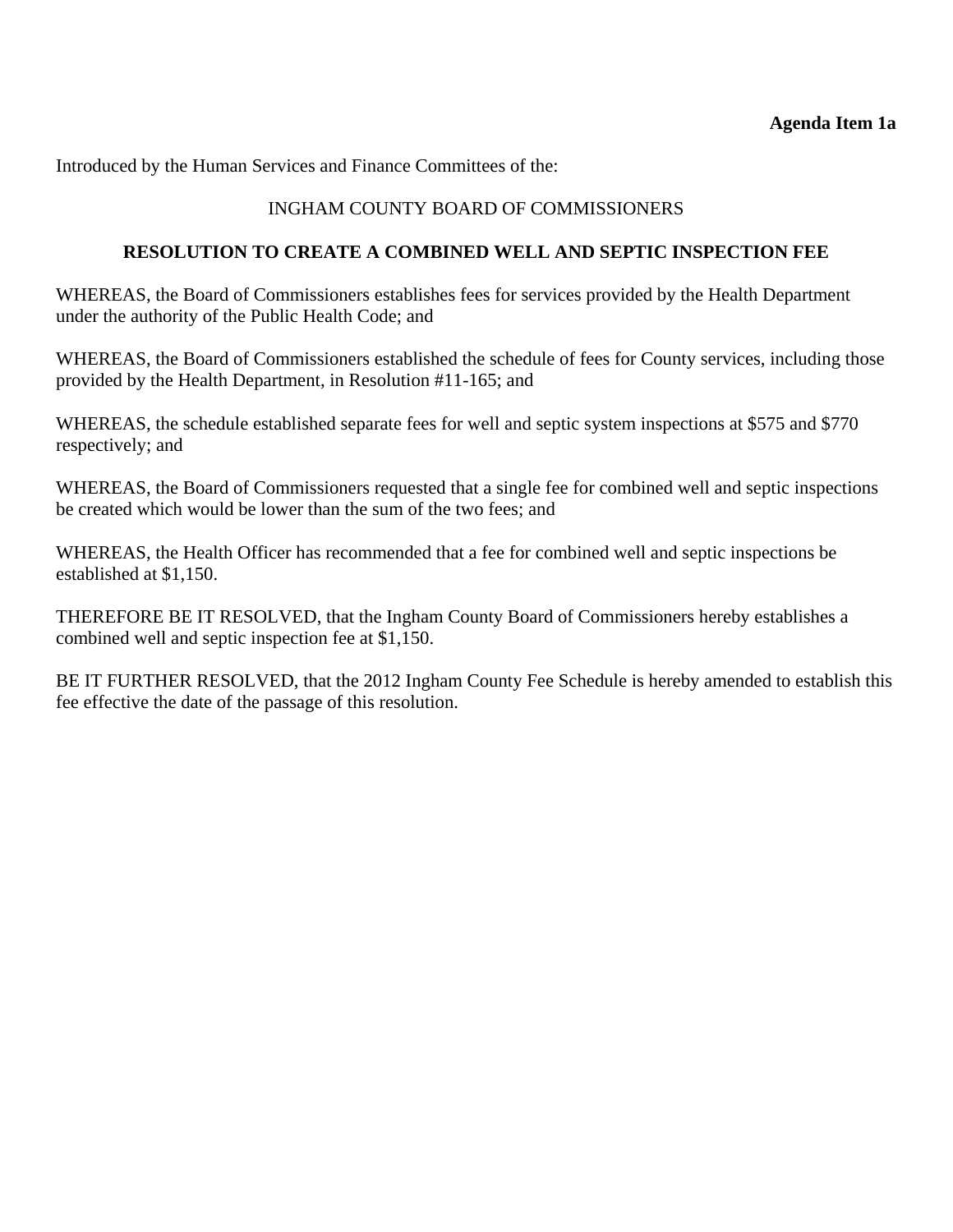**Agenda Item 1b** 

# **MEMORANDUM**

<span id="page-8-0"></span>**TO**: Human Services Committee Finance Committee

**FROM**: Dean Sienko, M.D. Health Officer

**DATE**: May 24, 2011

**RE**: CPBC Agreement Amendment #2 for 2010-2011

This is a recommendation to authorize Amendment #2 of the 2010-2011 Comprehensive Planning, Budgeting and Contracting (CPBC) Agreement with the Michigan Department of Community Health (MDCH). The CPBC Agreement is the annual process whereby the MDCH transmits State and Federal funds to Ingham County to support public health programs. The CPBC Agreement establishes the funding levels and the terms and conditions under which the funds are disbursed. The Board of Commissioners authorized the 2010-2011 Agreement in Resolution #10-334, and authorized Amendment #1 in Resolution #11-115.

The CPBC Agreement is regularly amended to adjust funding levels and clarify terms and conditions. Amendment #2 will decrease the budget for Comprehensive Local Health Services from \$5,208,361 to \$5,185,280 for a net decrease of \$23,081. The Amendment makes the following specific changes in the budget:

- 1. Immunizations Reaching More Children & Adults, an increase of \$2,577 to \$23,477.
- 2. Public Health Emergency Response H1N1, a decrease of \$75,658 to \$49,828.
- 3. Funding for Dr. Sienko to act as Chief Medical Officer, \$30,000.
- 4. Funding to Support a Health Impact Assessment, \$12,000.
- 5. New Funding for a Home Visiting Program, \$8,000.

Regarding Item 2, the reduction in support for H1N1 Emergency Response, this is not actually a cut in the program's budget, but rather represents unexpended funds. Most local health departments in Michigan have returned unexpended H1N1 monies. The Ingham County Health Department has been very creative in seeking ways to use the H1N1 money the State made available to it. The \$75,658 represents what we could not spend given narrow State and Federal guidelines.

Regarding Item 3, funding for Dr. Sienko to act as Chief Medical Officer for the State of Michigan, this was authorized in Resolution Number #11-149.

Finally, this amendment shall implement Public Act 149 which regulates body art facilities. Under this Public Act the State shall return a portion of the fees paid by persons applying for licenses to operate body art facilities to the local health department to conduct required inspections and enforcement actions.

I recommend that the Board of Commissioners adopt the attached resolution.

c: John Jacobs w/attachment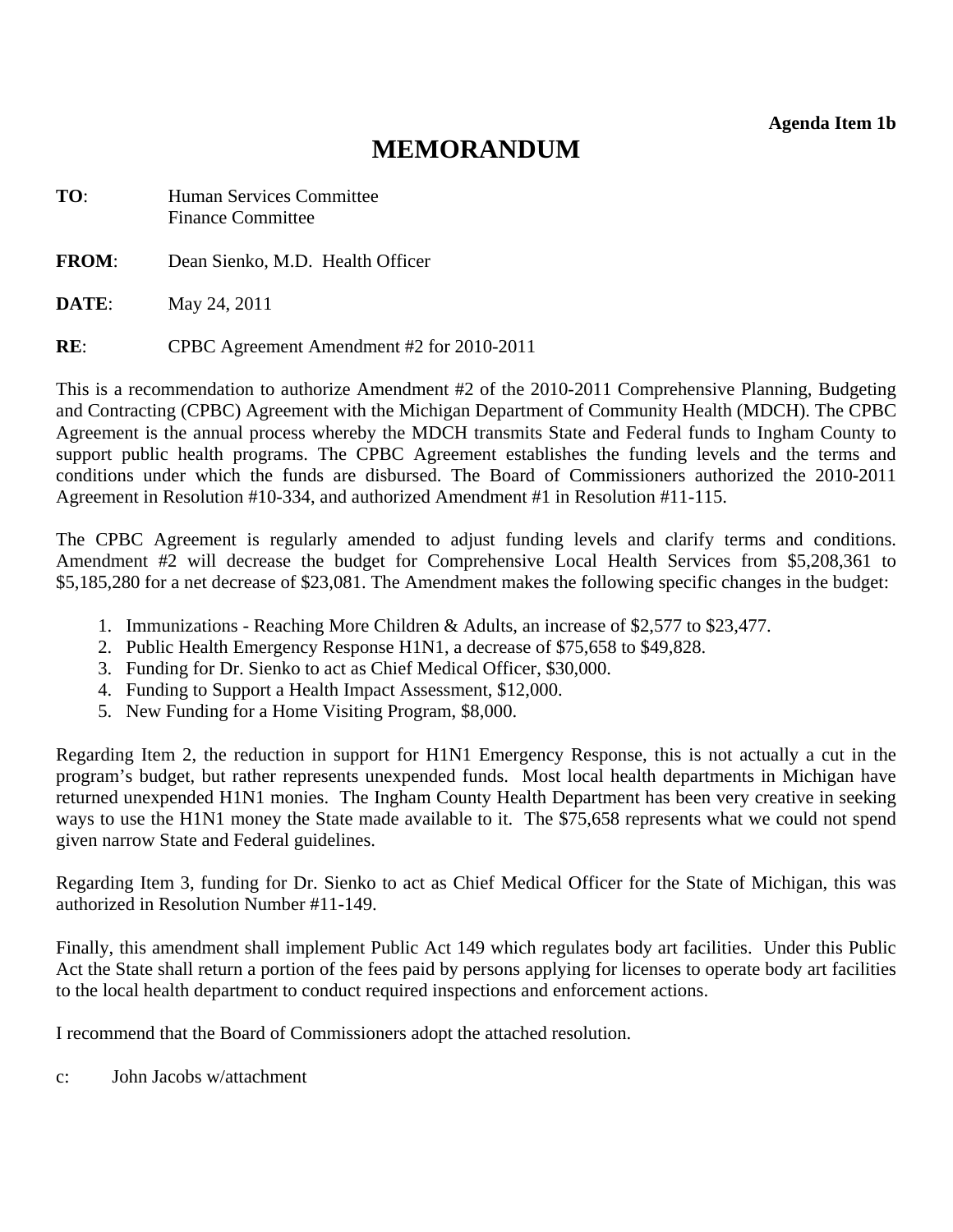Introduced by the Human Services and Finance Committees of the:

# INGHAM COUNTY BOARD OF COMMISSIONERS

# **RESOLUTION TO AUTHORIZE AMENDMENT #2 TO THE 2010-2011 COMPREHENSIVE PLANNING, BUDGETING AND CONTRACTING AGREEMENT WITH THE MICHIGAN DEPARTMENT OF COMMUNITY HEALTH**

WHEREAS, the responsibility for protecting the health of the public is a shared responsibility between the State and County governments in Michigan; and

WHEREAS, the Michigan Department of Community Health (MDCH) and local health departments enter into contracts to clarify the role and responsibility of each party in protecting public health; and

WHEREAS, the MDCH and Ingham County have entered into a 2010-2011 Agreement for the delivery of public health services under the Comprehensive Planning, Budgeting and Contracting (CPBC) process as authorized by Resolution #10-334 and amended in Resolution #11-115; and

WHEREAS, the MDCH has proposed an amendment to the current Agreement to adjust grant funding levels and clarify Agreement procedures; and

WHEREAS, the Health Officer has recommended that the Board of Commissioners authorize the Amendment.

THEREFORE BE IT RESOLVED, that the Ingham County Board of Commissioners authorizes Amendment #2 to the 2010-2011 Comprehensive Planning, Budgeting, and Contracting (CPBC) Agreement with the Michigan Department of Community Health (MDCH).

BE IT FURTHER RESOLVED, that the total amount of CPBC funding shall decrease from \$5,208,361 to \$5,185,280 for a net decrease of \$23,081.

BE IT FURTHER RESOLVED, that the net increase consists of the following specific changes to program budgets:

- 1. Immunizations Reaching More Children and Adults, an increase of \$2,577 to \$23,477.
- 2. Public Health Emergency Response H1N1, a decrease of \$75,658 to \$49,828.
- 3. Funding for Dr. Sienko to act as Chief Medical Officer, \$30,000.
- 4. Funding to Support a Health Impact Assessment, \$12,000.
- 5. New Funding for a Home Visiting Program, \$8,000.

BE IT FURTHER RESOLVED, that this amendment shall implement Public Act 149 which regulates body art facilities. Under this Public Act, the State shall return a portion of the fees paid by persons applying for licenses to operate body art facilities to the local health department to conduct required inspections and enforcement actions.

BE IT FURTHER RESOLVED, that the Health Officer, Dean Sienko, MD, and John Jacobs, Chief Financial Officer of the Health Department, are authorized to submit Amendment #2 of the 2010-2011 CPBC grant documents electronically through the Mi-E Grants system.

BE IT FURTHER RESOLVED, that the Controller/Administrator is authorized to amend the Health Department's 2011 Budget in order to implement this resolution.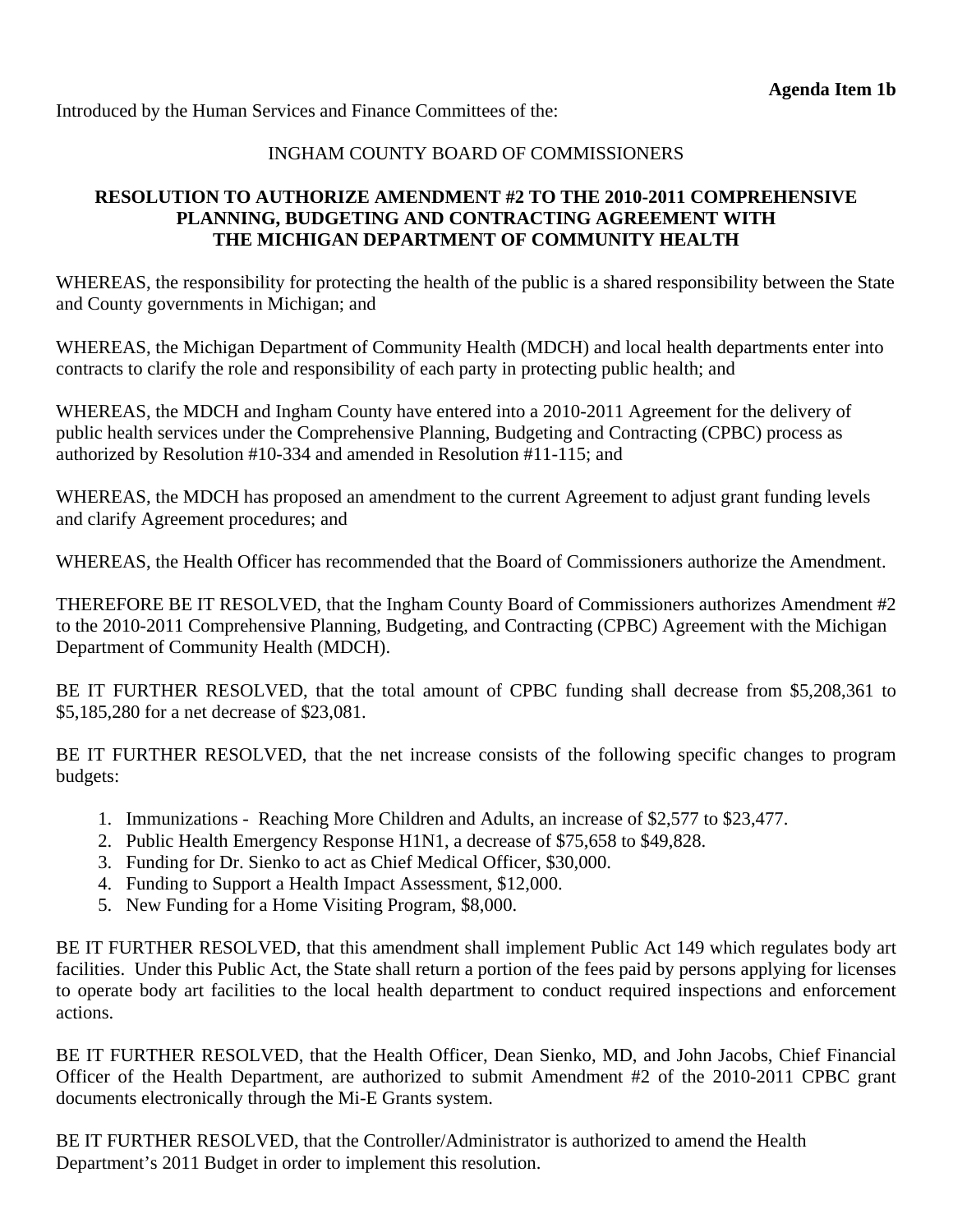# **MEMORANDUM**

<span id="page-10-0"></span>

| TO: | <b>Human Services Committee</b> |
|-----|---------------------------------|
|     | <b>Finance Committee</b>        |

FROM: Dean G. Sienko, M.D., M.S., Health Officer

DATE: May 31, 2011

RE: Authorization to Amend and Consolidate the Agreements between Community Mental Health Authority of Clinton, Eaton and Ingham Counties and the Ingham County Health Department for Behavioral Health Services

This is a recommendation to authorize the amendment and consolidation of the Ingham County Health Department's (ICHD) behavioral health services agreements with the Community Mental Health Authority of Clinton, Eaton, and Ingham Counties (CMH-CEI). As a Federally Qualified Health Center (FQHC), the Ingham County Health Department receives federal grant funds pursuant to Section 330 of the Public Health Services Act, 42 U.S.C. § 254b, administered by the Health Resources and Services Administration. As an FQHC, the ICHD is required to provide comprehensive primary care, preventive care and related services, including behavioral health, to the community, regardless of the individual's or the family's ability to pay. The ICHD has contracted with CMH-CEI since July 2009 to provide behavioral health services.

The continuation of these agreements will position the ICHD to remain in good standing to continue to receive federal dollars for its Community Health Centers. The current agreements separately authorize the same scope of services for three full time equivalent mental health therapists at different locations throughout the Community Health Center Network. Because the scope of services is the same in each contract, I propose that the Ingham County Board of Commissioners authorize the consolidation of the two separate agreements into one agreement.

Furthermore, I propose that the Board of Commissioners authorize the amendment to the agreements between the ICHD and CMH-CEI to continue to provide behavioral health services, brief, solution-focused individual psychotherapy to address psychiatric disorders and/or substance abuse. Additionally, I propose to amend the agreements to add psychiatric consultations for no more than \$30,000 per year to better serve and meet the unique needs of patients with dual diagnoses. Patients with dual diagnoses often experience added barriers to receiving health care and will benefit from these additional psychiatric consultations. The contractual amount for the entire agreement will not exceed \$270,000 per year. These services are funded through the Health Center Cluster grant.

I recommend that the Board adopt the attached resolution and authorize the amendment and consolidation of the agreements for behavioral health services with CMH-CEI.

#### **Attachment**

c: Debra Brinson, M.P.A., Deputy Health Officer, w/attachment John Jacobs, C.P.A., Chief Financial Officer, w/attachment Barbara Mastin, M.A., Chief Operating Officer, w/attachment Jayson Welter, Director of Policy, Programs and Compliance, w/attachment Carolyn Redman, Project Specialist, w/ attachment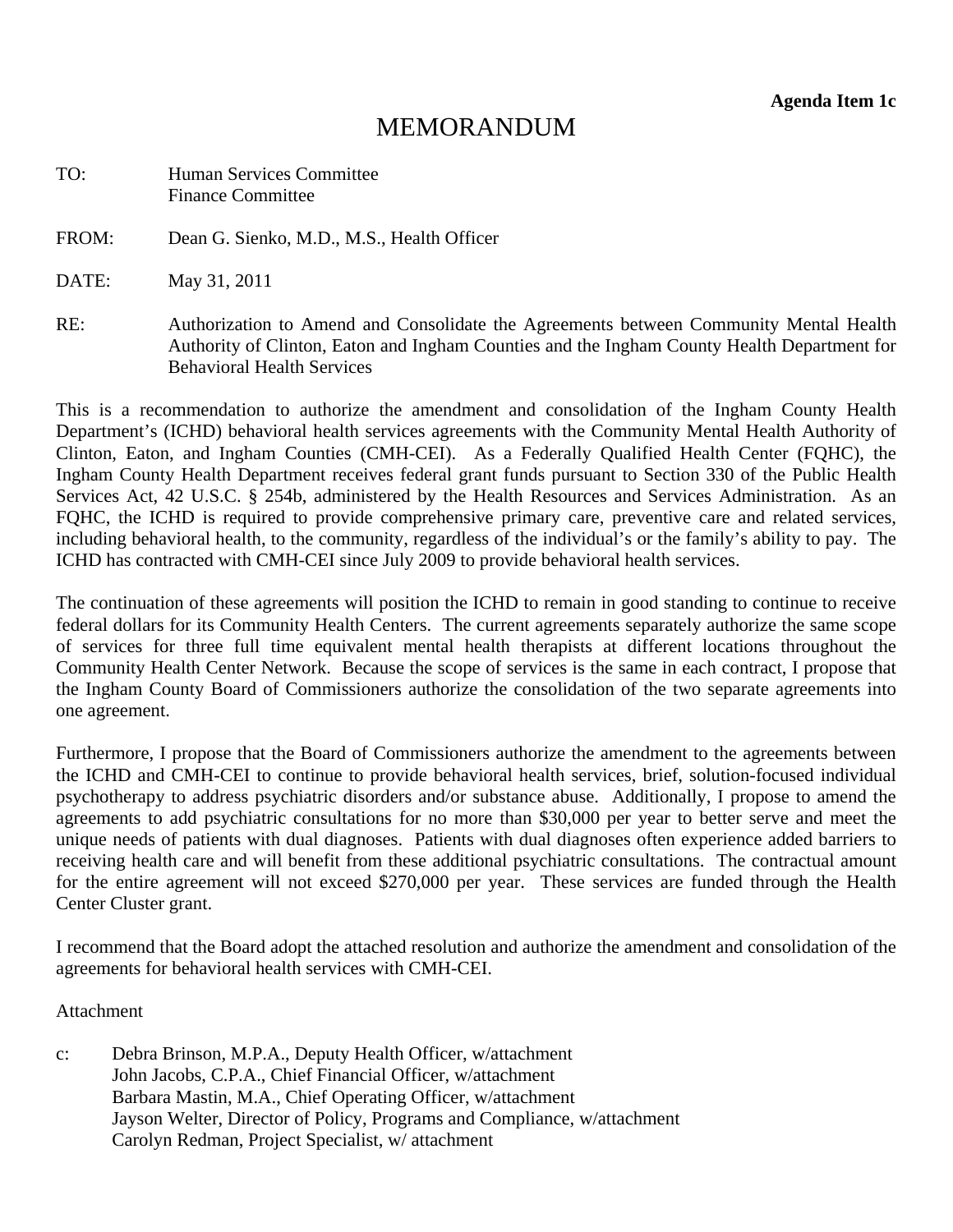Introduced by the Human Services and Finance Committees of the:

# INGHAM COUNTY BOARD OF COMMISSIONERS

### **RESOLUTION TO AUTHORIZE AN AMENDMENT TO AND THE CONSOLIDATION OF THE BEHAVIORAL HEALTH SERVICES AGREEMENTS BETWEEN THE INGHAM COUNTY HEALTH DEPARTMENT AND THE COMMUNITY MENTAL HEALTH AUTHORITY OF CLINTON, EATON AND INGHAM COUNTIES**

WHEREAS, the Ingham County Health Department (ICHD) is a Michigan local public health department and a Federally Qualified Health Center (FQHC) that receives federal grant funds pursuant to Section 330 of the Public Health Service Act, 42 U.S.C. § 254b, administered by the Health Resources and Services Administration (HRSA) within the United States Department of Health and Human Services and is required to provide comprehensive primary care, preventive care and related services to residents of the community, regardless of the individual's or the family's ability to pay; and

WHEREAS, the Community Mental Health Authority of Clinton, Eaton and Ingham (CMH-CEI) Counties is a Michigan not-for-profit behavioral healthcare organization that receives funding in part from the Michigan Department of Community Health and provides comprehensive public mental health services to adolescents and adults who meet established criteria (Serious and Persistently Mentally Ill); and

WHEREAS, access to mental health and substance abuse services is critical to ensuring the health and overall well-being of underserved and vulnerable populations served by FQHCs; and

WHEREAS, the ICHD and CMH-CEI recognize the need for, and desire to, aid in the development of an integrated healthcare system whereby primary care and outpatient mental health treatment are co-located; and

WHEREAS, CMH-CEI is capable of providing the ICHD with the services of licensed social workers, which it requires for its Community Health Centers and programs; and

WHEREAS, the Ingham County Health Department has had two existing agreements with CMH-CEI in place since July 6, 2009 (per Resolutions #09-101 and #09-103).

THEREFORE BE IT RESOLVED, that the Ingham County Board of Commissioners authorizes the execution of an amendment to the Agreements for Behavioral Health Services between Ingham County, on behalf of the ICHD, and CMH-CEI.

BE IT FURTHER RESOLVED, that the Ingham County Board of Commissioners authorizes the consolidation of the two separate Behavioral Health Services agreements into one agreement.

BE IT FURTHER RESOLVED, that the Ingham County Board of Commissioners authorizes the addition of psychiatric consultation services to the agreement for no more than \$30,000 per year.

BE IT FURTHER RESOLVED, that the Ingham County Board of Commissioners establishes that the contractual amount for the entire agreement will not exceed \$270,000 per year.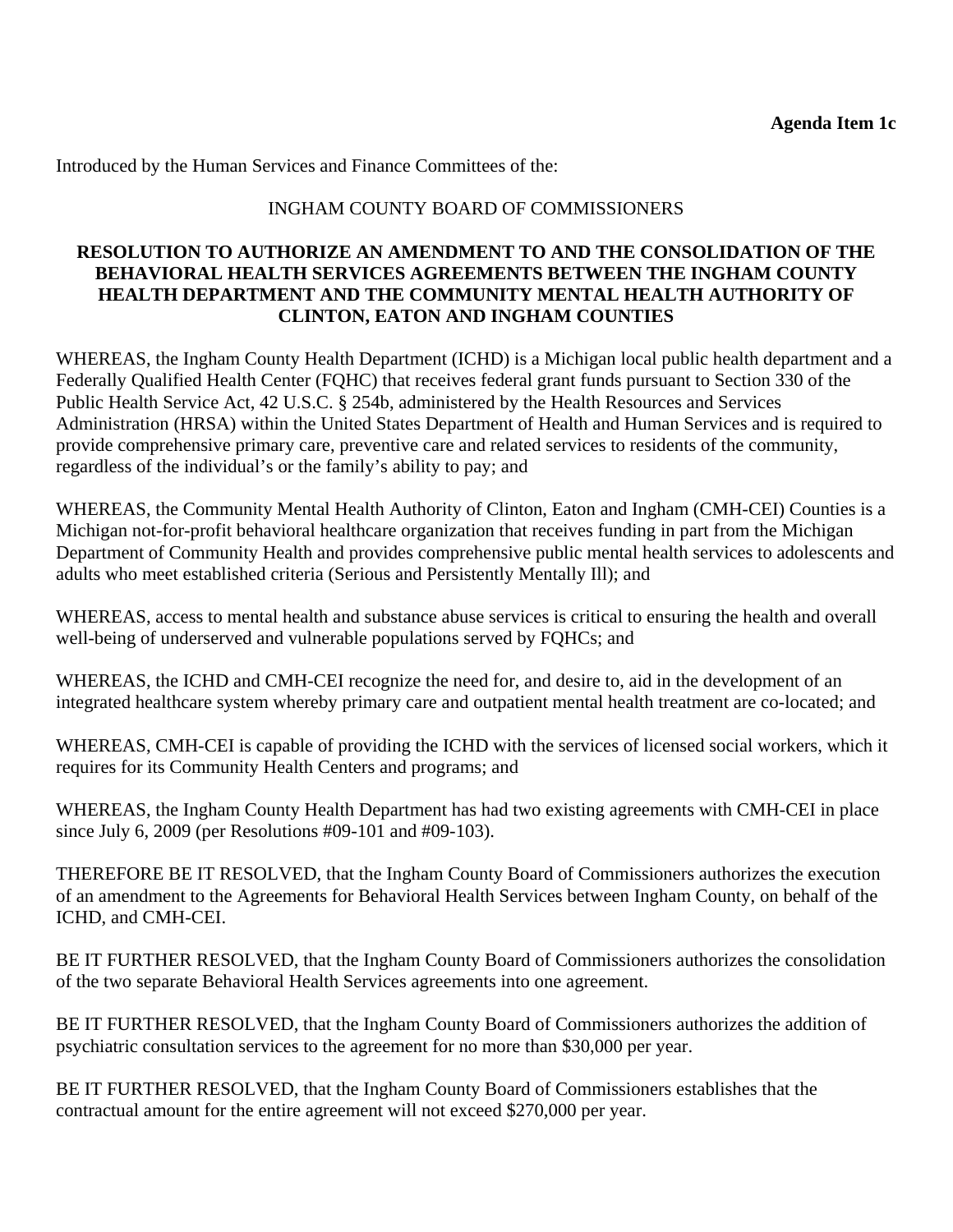BE IT FURTHER RESOLVED, that the term of the agreement will be from March 27, 2011, and shall continue from year to year unless terminated as set forth in the agreement.

BE IT FUTHER RESOLVED, CMH-CEI shall provide the agreed upon number of FTE licensed social workers and psychiatrists to implement the required behavioral health services as set forth in the contract.

BE IT FURTHER RESOLVED, that the Controller/Administrator is authorized to make the necessary budget adjustments.

BE IT FURTHER RESOLVED, that the County Clerk and the Chairperson of the Board of Commissioners are hereby authorized to sign the necessary contract documents on behalf of the County after approval as to form by the County Attorney.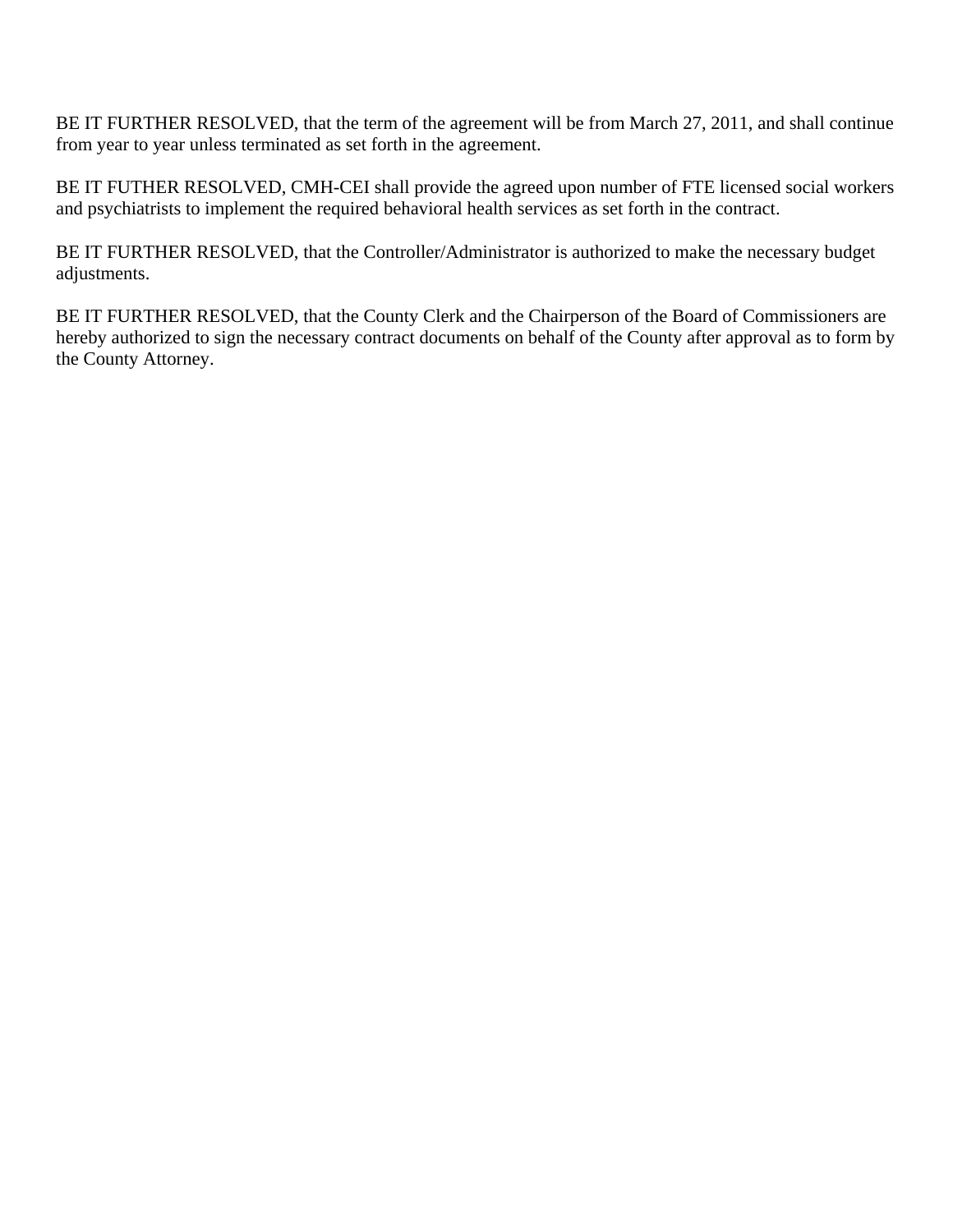### **Agenda Item 1d**

<span id="page-13-0"></span>Introduced by the Human Services Committee of the:

### INGHAM COUNTY BOARD OF COMMISSIONERS

### **RESOLUTION HONORING ANN MARIE HICKEY**

WHEREAS, Ann Marie Hickey began her career with Ingham County in May 1995, as a Nurse Assessor in the Ingham County Health Department's Child Health Clinic; and

WHEREAS, in November 2002, she was promoted to a Charge Nurse position at the Sparrow Health Center; and

WHEREAS, as a key member of our medical treatment team, she has been a valued nurse professional and her dedication to patient care is exemplary; and

WHEREAS, she is recognized as a kind, caring and great advocate for our patients.

THEREFORE BE IT RESOLVED, that the Ingham County Board of Commissioners hereby honors Ann Marie Hickey for her 16 years of dedicated service to the community and for the contributions she has made to the Ingham County Health Department.

BE IT FURTHER RESOLVED, that the Board wishes her continued success in all of her future endeavors.